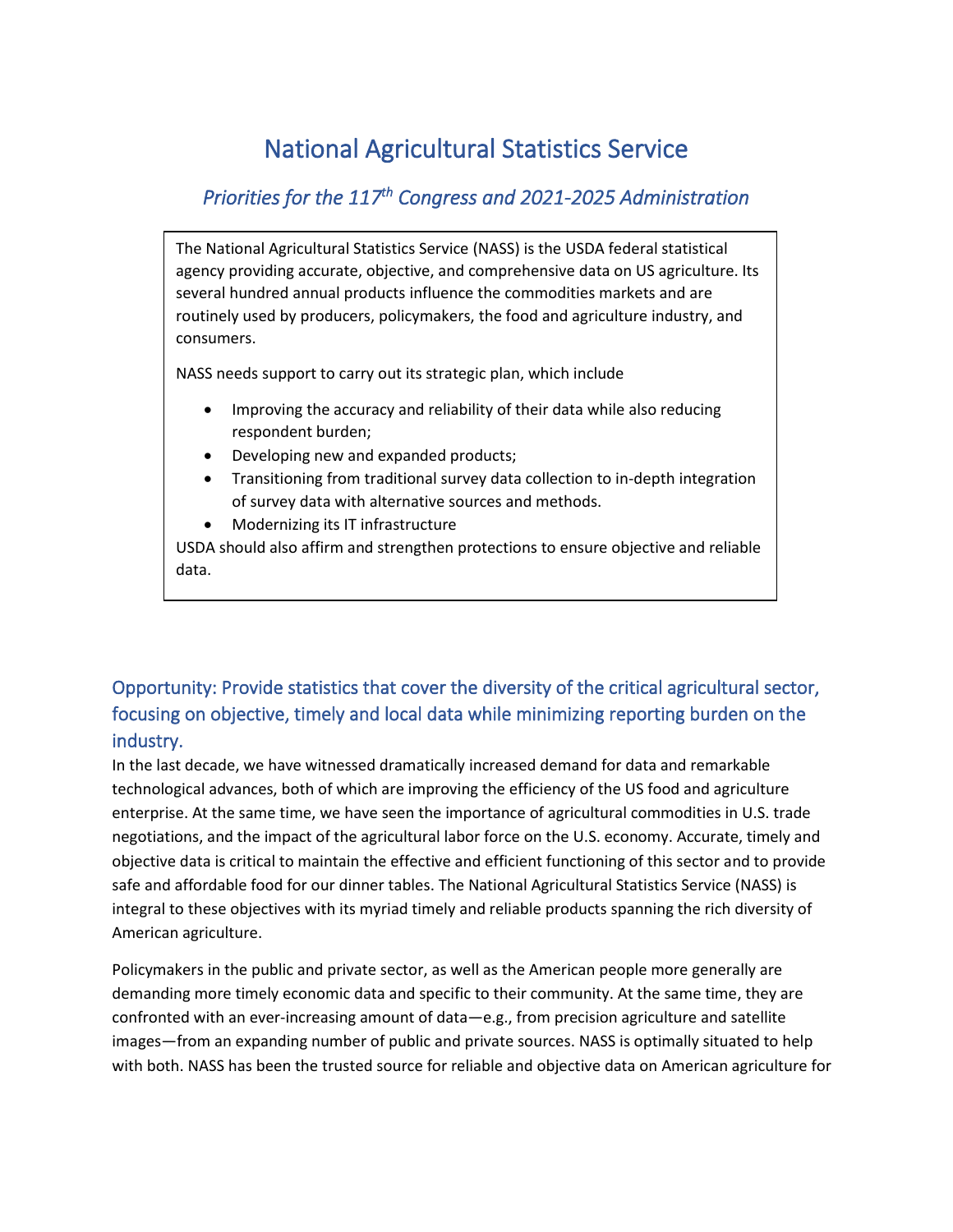nearly a century. With sufficient support, NASS could further elevate its products to better meet the demands of its data users while also reducing reporting burden.

One example of the enormous opportunities available for NASS is its proposed pilot project to obtain early-season crop and acre-inundation estimates. Accurate early-season data greatly enhance the smooth functioning of the agricultural market and trade systems. They also can give early quantification of disruption caused by more frequent natural disasters such as flooding, drought and fires. The current methods rely on surveys sent to farmers during one of the busiest times of their year and may also miss crops planted late because of wet fields. NASS has been using satellite imagery for years at resolution of 30 meters. If the image resolution were increased to three to ten meters (realistic with technological advances), NASS could achieve more accurate and timely early-season-crop and soil-plant-ability estimates with less reliance on survey responses from farmers. This method would also allow weekly if not daily updates. The higher the resolution, the sooner crop identification and assessment is possible. The crop information could include both the type of crop and an assessment of growth to date. Funding of approximately \$10 million over a few years will provide NASS the access to higher-resolution imagery and the research necessary to ensure accurate, reliable, and timely data.

Another opportunity is an updated picture of the structure of U.S. agriculture from the upcoming 2022 Census of Agriculture. This periodic effort provides a complete count of U.S. farms and ranches and the people who operate them. It includes even small plots of land - whether rural or urban - growing fruit, vegetables or some food animals count if \$1,000 or more of such products were raised and sold. There has been a movement toward both larger farming enterprises and an even greater number of small farms serving local needs. The Census provides information about all of these changes.

International Assistance: NASS is recognized as the world leader in the field of agricultural statistics, helping to establish and improve agricultural statistics systems in countries around the world since the end of World War II. The need for this help is high as the world-wide pandemic and increasing incidents of natural disasters threaten regional food production. The next few years provide an important opportunity to refocus on the technical assistance and training (on a reimbursable basis) in all aspects of statistical surveys and data systems. Improved agricultural data systems can provide more and better information to address these issues. The benefits of such assistance extend beyond serving the interests of the various countries. By helping other countries improve their agricultural statistics systems, USDA's ability to assess world food and fiber production is also improved.

#### **Challenges**

While NASS has the vision, expertise, and capability to take advantage of burgeoning data availability and other technological and methodological advances, it lacks the resources to fully do so. To maintain the data quality using alternative data, NASS must undertake research to ensure that products incorporating the more diverse data sources meet the standards of the products derived from the more traditional survey methods.

NASS's IT infrastructure also needs modernizing. The agency has many systems and platforms that are incompatible, making its data collection, storage, and analysis inefficient. Further, it could revamp its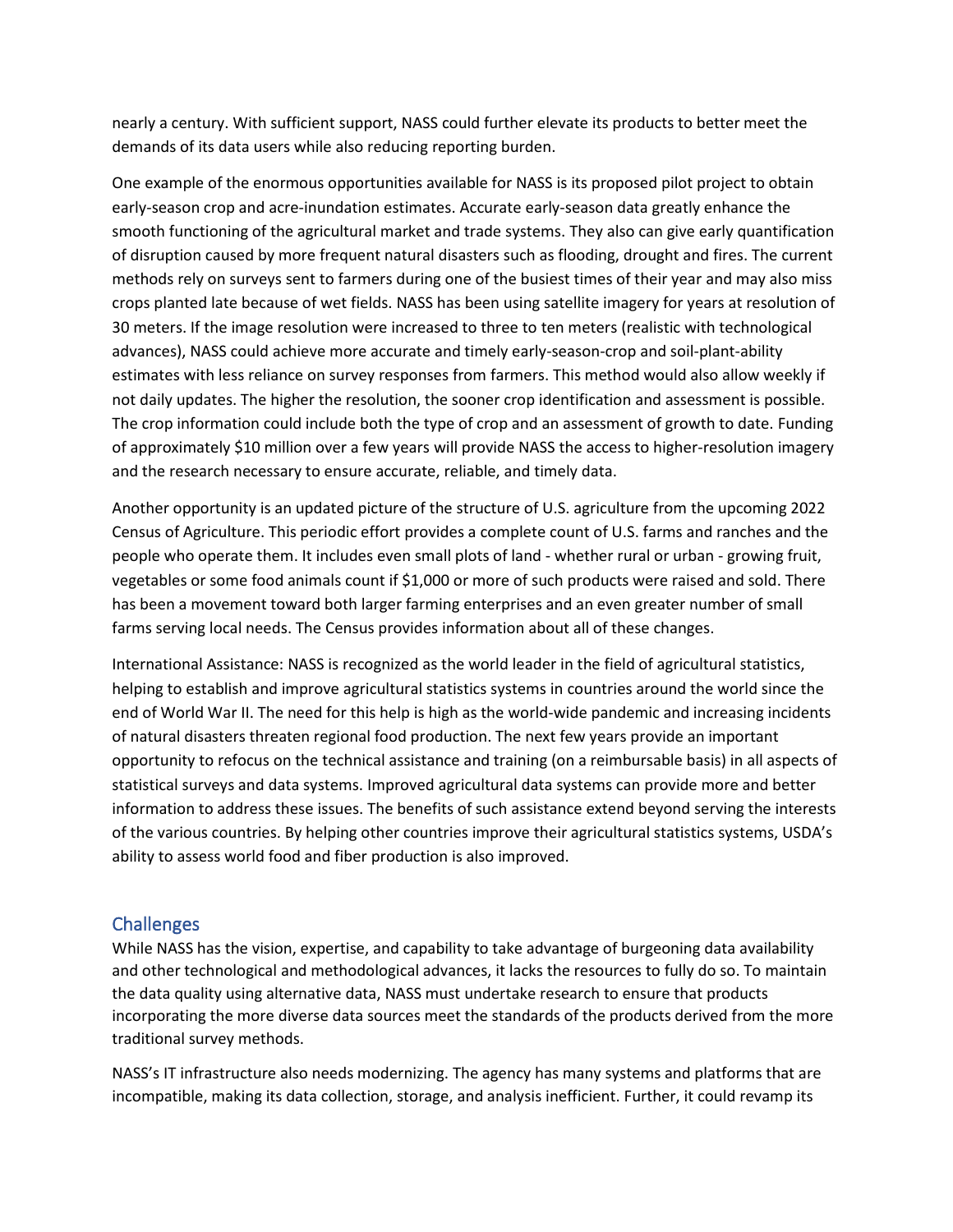data collection instruments to make it easier for respondents to provide data. One area in which IT resources are particularly beneficial and cost-effective is developing an automated edit and imputation system for the core components of the agricultural surveys and censuses. Such a system would reduce and almost eliminate the need for analyst review and editing – a major time-consuming and cost component in the process of producing agricultural and economic statistics.

### **Priorities**

- Support NASS research efforts to be able to integrate data from multiple sources without compromise product quality.
- To ensure reliability and timeliness of NASS products, improve and modernize NASS IT infrastructure to allow NASS to phase out its legacy system and take advantage of such advances as cloud computing.
- Support one-stop service portal for farmer reporting by building a dashboard for farmers to respond to surveys, access reports, a see area-specific data from one website.
- Support NASS' implementation of its strategic plan with its strategic goals to "foster a diverse workforce to meet current and emerging needs"; "proactively strengthen relationships with data users, providers, and partners"; and "operate as a strategic, integrated, efficient organization built on sound management practices and methodological principals."
- Support NASS pilot project to use high-resolution satellite imagery to provide more accurate and timely early-season-crop and soil-moisture estimates without burdening farmers.
- Support the 2022 Census of Agriculture.
- Support the reinstatement of the Agricultural Labor Survey which was suspended in September 2020.
- Support an emphasis on international assistance (on a reimbursable basis) to help reestablish the technical help that NASS can provide to strengthen agricultural information systems in developing countries, which is turn can help stabilize world food supplies and world trade.
- Ensure the statistical independence and integrity of NASS products by affirming and strengthening NASS autonomy protection to ensure NASS statistics remain objective, reliable and timely.

## Endorsing Organizations

American Statistical Association Council of Professional Associations on Federal Statistics (COPAFS)

## Resources

- [NASS 2020-2025 Strategic Plan](https://www.nass.usda.gov/About_NASS/Strategic_Plan/pdf/USDA_NASS_SP_FY20-25.pdf)
- *[Principles and Practices for a Federal Statistical Agency: Sixth Edition](file:///C:/Users/spierson/AppData/Local/Microsoft/Windows/INetCache/Content.Outlook/R6D9INDR/Principles%20and%20Practices%20for%20a%20Federal%20Statistical%20Agency:%20Sixth%20Edition)*. National Academies of Sciences, Engineering, and Medicine. 2017.
- [Improving Crop Estimates by Integrating Multiple Data Sources,](https://amstat365-my.sharepoint.com/personal/spierson_amstat_org/Documents/Documents/Federal%20Statistical%20Agencies/NASS/NAS%20NASS%20ARM%20Survey.pdf) National Academies of Sciences, Engineering, and Medicine. 2017.
- [Using Models to Estimate Hog and Pig Inventories: Proceedings of a Workshop,](https://www.nap.edu/catalog/25526/using-models-to-estimate-hog-and-pig-inventories-proceedings-of) National Academies of Sciences, Engineering, and Medicine. 2019.
- [Improving Data Collection and Measurement of Complex Farms,](https://www.nap.edu/read/25260) National Academies of Sciences, Engineering, and Medicine. 2019.